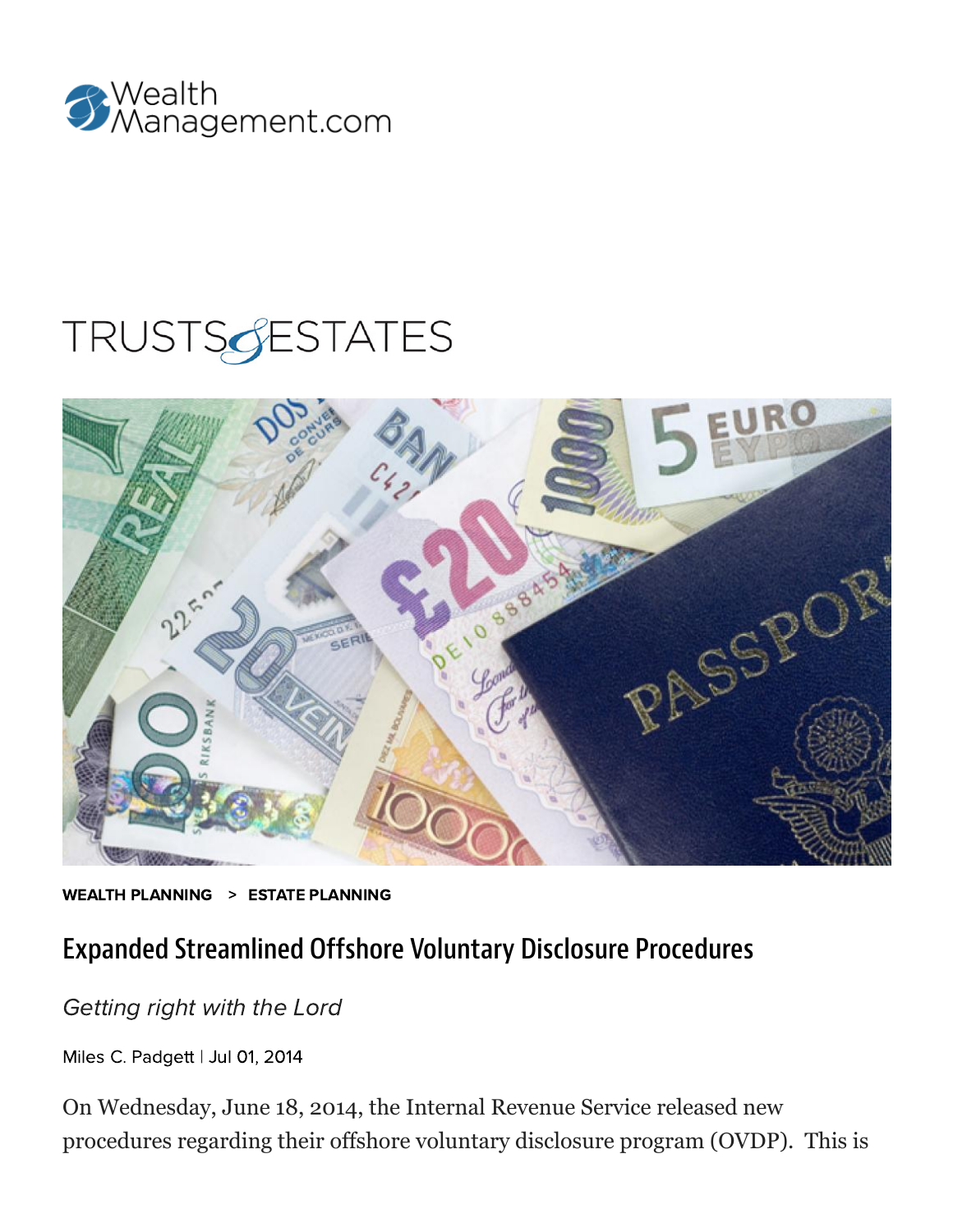an important development for taxpayers who've fallen into non-compliance not out of willfulness, but instead through lack of care or attention or through simple ignorance.

The procedures announced on Wednesday are the new streamlined compliance procedures (SCP) and the new OVDP. Those new procedures together represent a substantial change to the current voluntary disclosure program, and the new SCP, in particular, may provide a more favorable method for certain taxpayers to "get right with the Lord" by lowering the bar and reducing the pain of making voluntary disclosures to the IRS.

It should be noted that both the new OVDP and the new SCP take effect on July 1, 2014.

#### **The New SCP**

The new SCP are limited to those taxpayers whose non-compliance with U.S. tax laws was "non-willful," and is further divided into two categories: (1) procedures for non-resident U.S. taxpayers<sup>2</sup> and (2) procedures for resident U.S. taxpayers.<sup>3</sup> Taxpayers in either category are required to file:

• amended/missing tax returns and information returns for the past three years and foreign account reporting forms (FBARS) (or Form 8938 for Foreign Account Tax Compliance Act purposes as applicable) for the past six years (not including returns that aren't due yet); and

• a certification of non-willful conduct.

Accordingly, the first threshold is whether a taxpayer is able and willing to sign a certification of non-willfulness regarding the reasons for either non-reporting or incorrect reporting of income related to the foreign financial accounts at issue. That certification is signed under penalties of perjury, like income tax returns, and will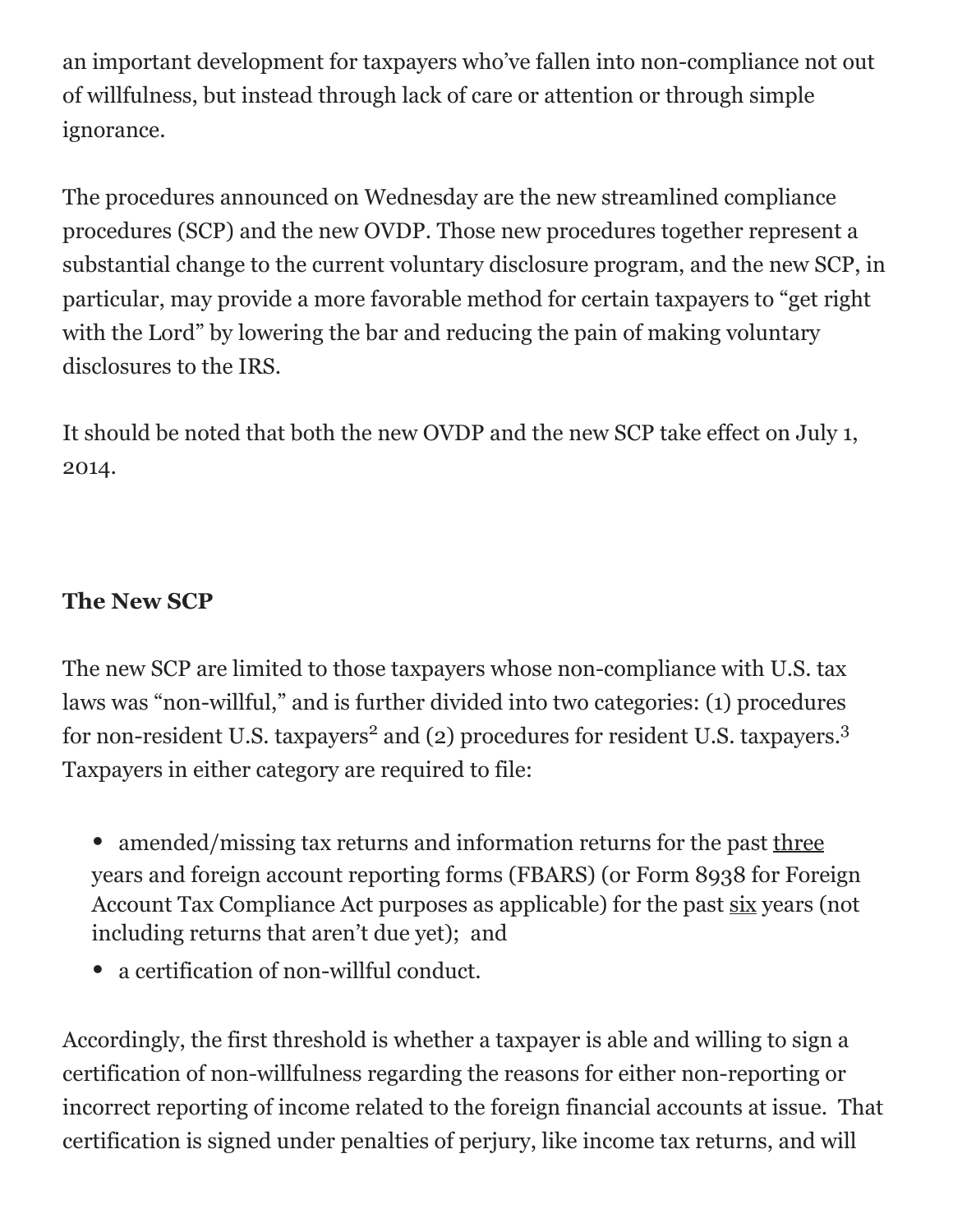include a statement setting forth, among other things, the specific circumstances of the non-reported income that indicate non-willfulness.<sup>4</sup> Taxpayers must carefully consider whether they can and should sign the certification of non-willfulness because doing so in bad faith is itself a crime.

Those non-resident U.S. taxpayers eligible for the streamlined procedure will have to pay only additional tax due and interest—no other penalties will be applied. Similarly, those resident U.S. taxpayers who are eligible for the streamlined procedure will have to pay any additional tax due and interest, but in addition, an offshore penalty equal to 5 percent of the highest aggregate value of unreported foreign financial assets (that is, assets that were required to be, but in fact weren't, reported on either the FBAR or Form 8938)<sup>5</sup> for any year in the relevant disclosure period (calculated at the end of each year).

Importantly, the new streamlined procedures don't provide for a full clearance from the IRS, either from criminal tax prosecution or civil tax liability. Unlike the OVDP (whether the old or the new), under the new SCP, no closing agreement will be entered into with respect to any of the taxable years for which returns are submitted (or for any prior years for which returns have been either filed or not filed). Thus, any of those years is subject to further audit by the IRS (assuming that the relevant statute of limitations hasn't expired). $6$  However, the IRS has indicated that audits of returns submitted under the new streamlined procedures won't be automatic, but will be based on audit standards it will develop. In other words, there will remain a risk of audit for all years at issue for a non-compliant taxpayer, regardless of whether their non-compliance dates back only three years or in many cases further, if the taxpayer choses to pursue the SCP.

#### **The New OVDP**

The new OVDP is essentially the old OVDP, with two significant revisions. The biggest change in the new OVDP is that, effective as of Aug. 4, 2014, a new offshore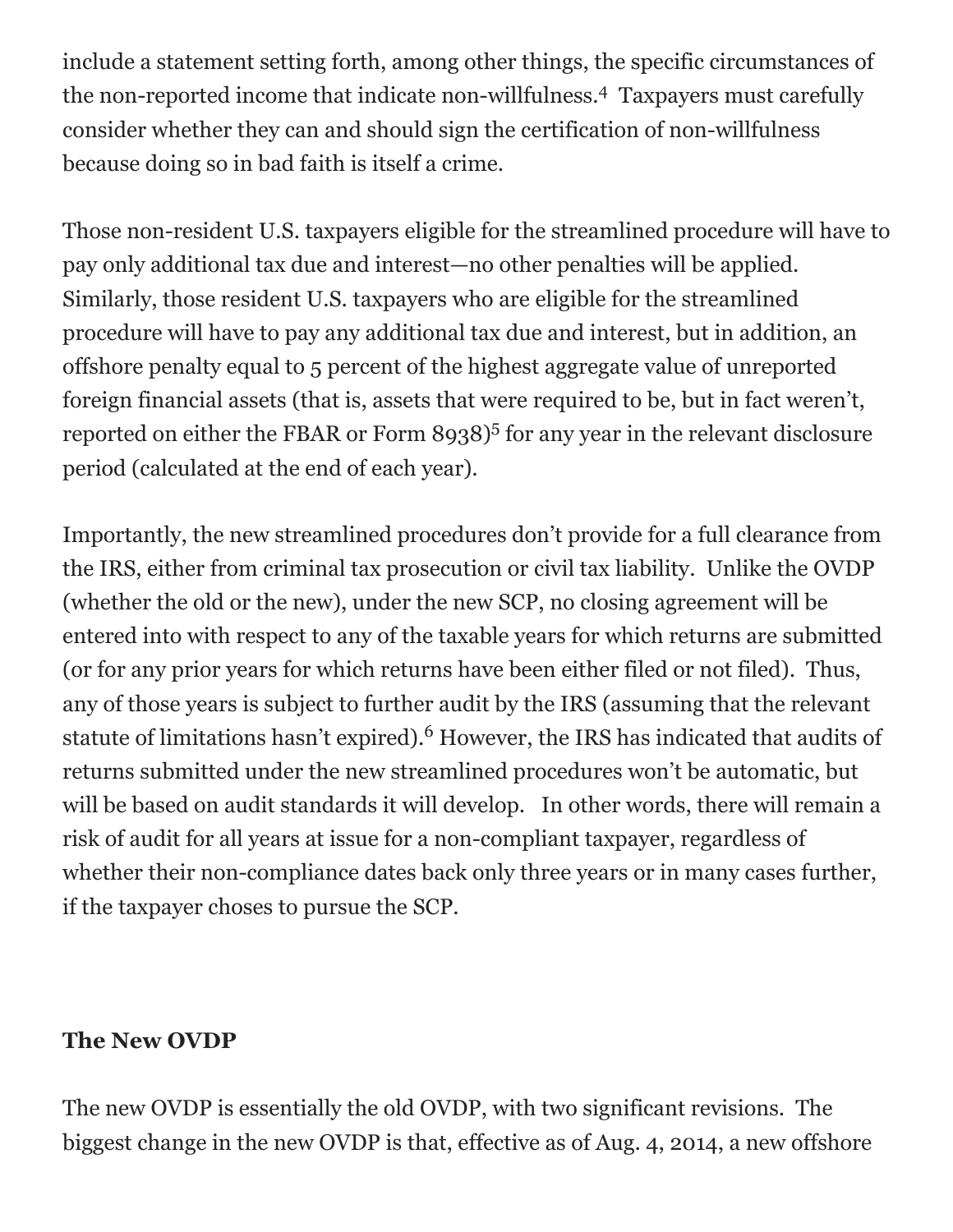penalty of 50 percent of the unreported foreign financial assets will be applied if any of the relevant accounts are at institutions (or were facilitated by parties) that have been publicly identified as being under U.S. government investigation or are cooperating with a U.S. government investigation (that is, "bad banks" or "bad actors").<sup>7</sup> Otherwise, the current 27.5 percent offshore penalty continues to apply.<sup>8</sup> In addition, under the new OVDP, the offshore penalty, which previously was paid at the end of the OVDP process, now must be made within 90 days of the date of the tentative acceptance letter from the IRS, along with the other documents required at that time, such as the taxpayer's amended returns, check for tax, interest and other penalties, and unfiled informational returns.<sup>9</sup> The current 8-year look back period will remain in effect under the new OVDP, and there may also be some additional reporting requirements of a relatively minor nature.

#### **Switching Between Procedures**

Taxpayers who are in the old OVDP (that is, taxpayers who've filed their initial OVDP application documents) by June 30, 2014 may be able to use the new SCP, but only with respect to a reduction in the offshore penalty. In other words, if eligible, the taxpayer would receive the benefit of either no offshore penalty (in the case of a non-resident U.S. taxpayer) or a 5 percent offshore penalty (in the case of a resident U.S. taxpayer); however, the 8-year look back period would still apply, and other applicable penalties (that is, failure to file, failure to pay and accuracy penalties) would still apply.

n addition, if a taxpayer is already in the old OVDP by June 30, 2014, whether a taxpayer will be allowed to use the SCP is determined initially at the discretion of the IRS examiner, followed by a final review and determination by an IRS central review committee whose decision isn't appealable. Nevertheless, the taxpayer may still optout of the OVDP at that point if desired and proceed to civil examination.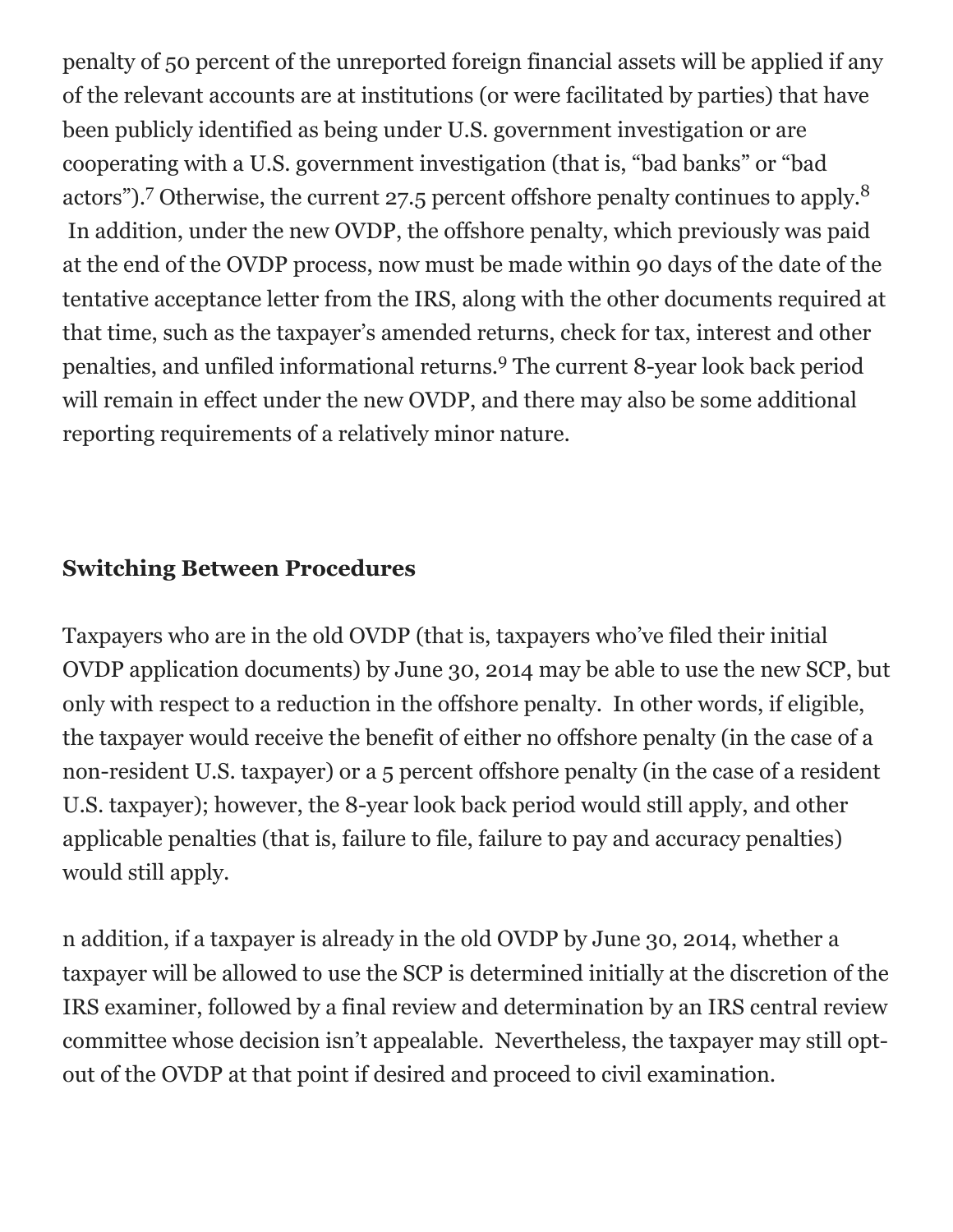After June 30, a taxpayer must choose between using the new SCP or pursuing the comprehensive, new OVDP. Of course, the taxpayer may still opt-out of the OVDP at any time.

#### **Certain Observations**

As noted above, the new SCP (assuming all eligibility requirements are met) present the simplest and cheapest option, but don't provide full protection from either criminal tax prosecution or civil tax liability in the event of a later IRS audit. In contrast, the OVDP (both the old and new) provides a full clearance from both criminal prosecution and civil tax liability at the cost of a longer look back period and greater burdens and penalties. Indeed, the new streamlined procedures are quite helpful for certain taxpayers. However, more helpful would have been a streamlined procedure, with reduced penalties, for the full 8-year period covered by OVDP because there may be taxpayers whose non-compliance was non-willful and prior to the 3-year period of the streamlined procedures, but who deserve nevertheless to participate in a process that's streamlined relative to OVDP. Taxpayers in that situation face a very difficult decision.

In addition, as a practitioner, it would have been helpful to be given more than eight business days to review these changes with clients. These clients, who aren't intentional tax cheats, by nature have complicated lives, often straddling two or more countries, or else most of them wouldn't be in this situation in the first place. While the new procedures are a very welcome addition to the options available to clients, a modest amount of additional time would have been well received and appreciated.

Ultimately, taxpayers "who want to get right with the Lord" now face the difficult decision of how much they're willing to pay and how much burden they're willing to endure, to sleep at night, free of worry of the IRS. Unlike many decisions for which a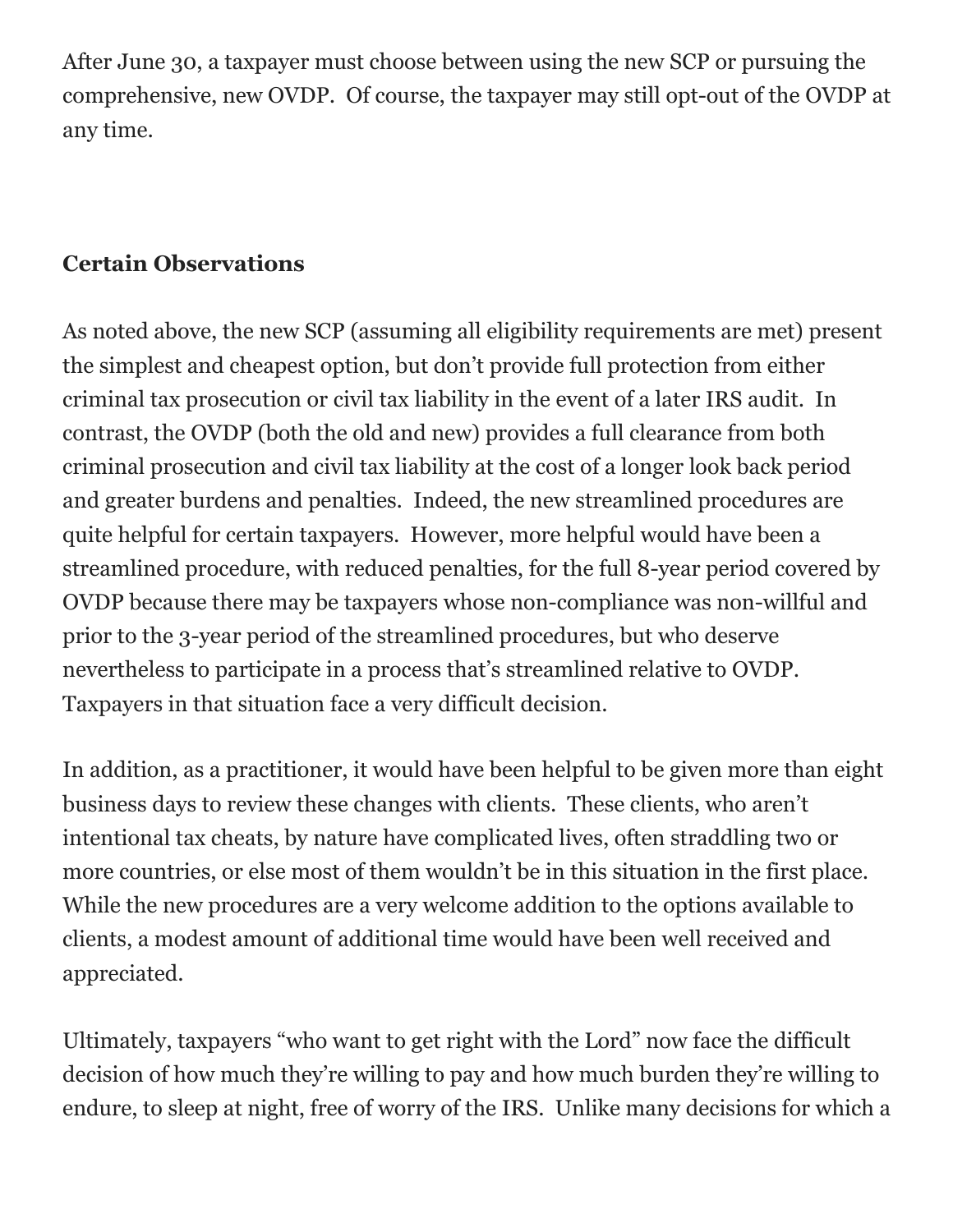client's lawyer can provide guidance, this decision must come entirely from the client.

### **Endnotes**

1. I make no attempt to review the old (that is, 2012) offshore voluntary disclosure program (OVDP) process in this article, given the volume of materials already written on that topic.

2. For this purpose, a non-resident U.S. taxpayer is defined as: (1) a U.S. citizen or green card holder who, for any one of the most recent three years for which a U.S. tax return was due: (a) didn't have a US "abode, " and (b) was physically outside the United States for at least 330 days; or (2) a non-U.S. citizen or non-green card holder who doesn't meet the "substantial presence test" for that same period.

3. For this purpose, a U.S. resident taxpayer is defined, in essence, as a U.S taxpayer who doesn't meet the requirements for the streamlined foreign offshore program and who has filed a U.S tax return for each of the most recent three years for which a return was due (that is, the streamlined domestic procedure apparently doesn't apply when U.S. returns haven't been filed for each of the most recent three years).

4. In that regard, a determination of willfulness is made on the specific facts and circumstances of each case. In general, however, an initial requirement of willfulness is either specific knowledge, or deliberate ignorance, of a legal duty that's then followed by a violation of that duty. Willfulness isn't established by behavior that would be considered inadvertent, negligent or due to misplaced reliance on informed professional advisors.

5. The requirements and nuances of filing a foreign account reporting form or 8938 (that is, Foreign Account Take Compliance Act) form are beyond the scope of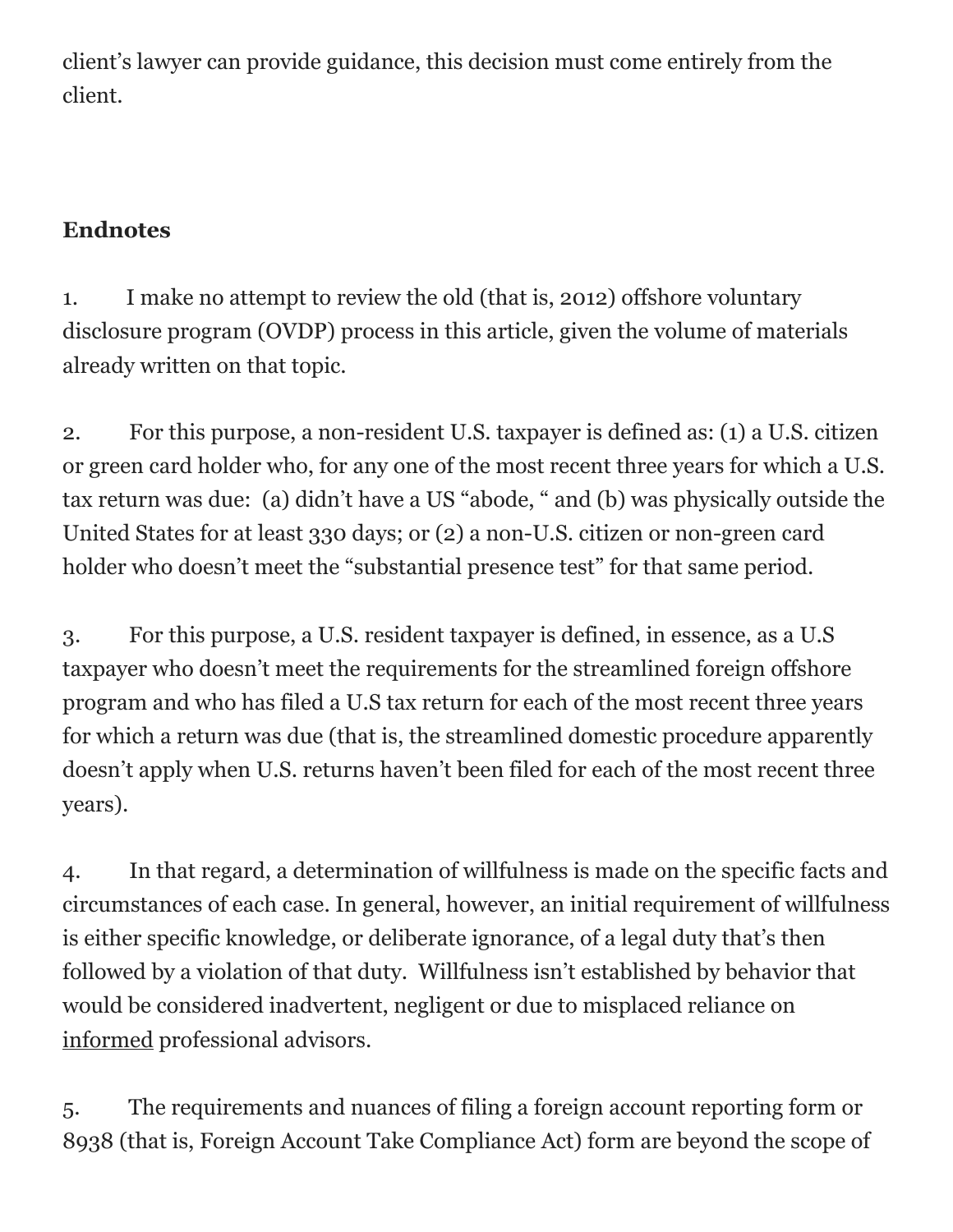this article but are quite detailed and in many areas unclear.

6. Historically, failure to file informational reporting forms (such as a Form 3520) generally caused the statute of limitations to remain open indefinitely as to the items that would have been reported on those forms if filed.

7. At this point, whether an account at a bad bank or facilitated by a bad actor must currently exist to trigger this 50 percent penalty is unclear. For example, if a taxpayer who had a financial account at a bad bank several years ago but the account is now closed, does the taxpayer need to be in OVDP by Aug. 4 to avoid this increased penalty? The guidance issued on the  $18<sup>th</sup>$  suggests otherwise, but it's not a model of clarity.

8. Financial institutions currently on that list are:

UBS AG

Credit Suisse AG, Credit Suisse Fides, and Clariden Leu Ltd.

Wegelin & Co.

Liechtensteinische Landesbank AG

Zurcher Kantonalbank

swisspartners Investment Network AG, swisspartners Wealth Management AG, swisspartners Insurance Company SPC Ltd., and swisspartners Versicherung AG

CIBC FirstCaribbean International Bank Limited, its predecessors, subsidiaries, and affiliates